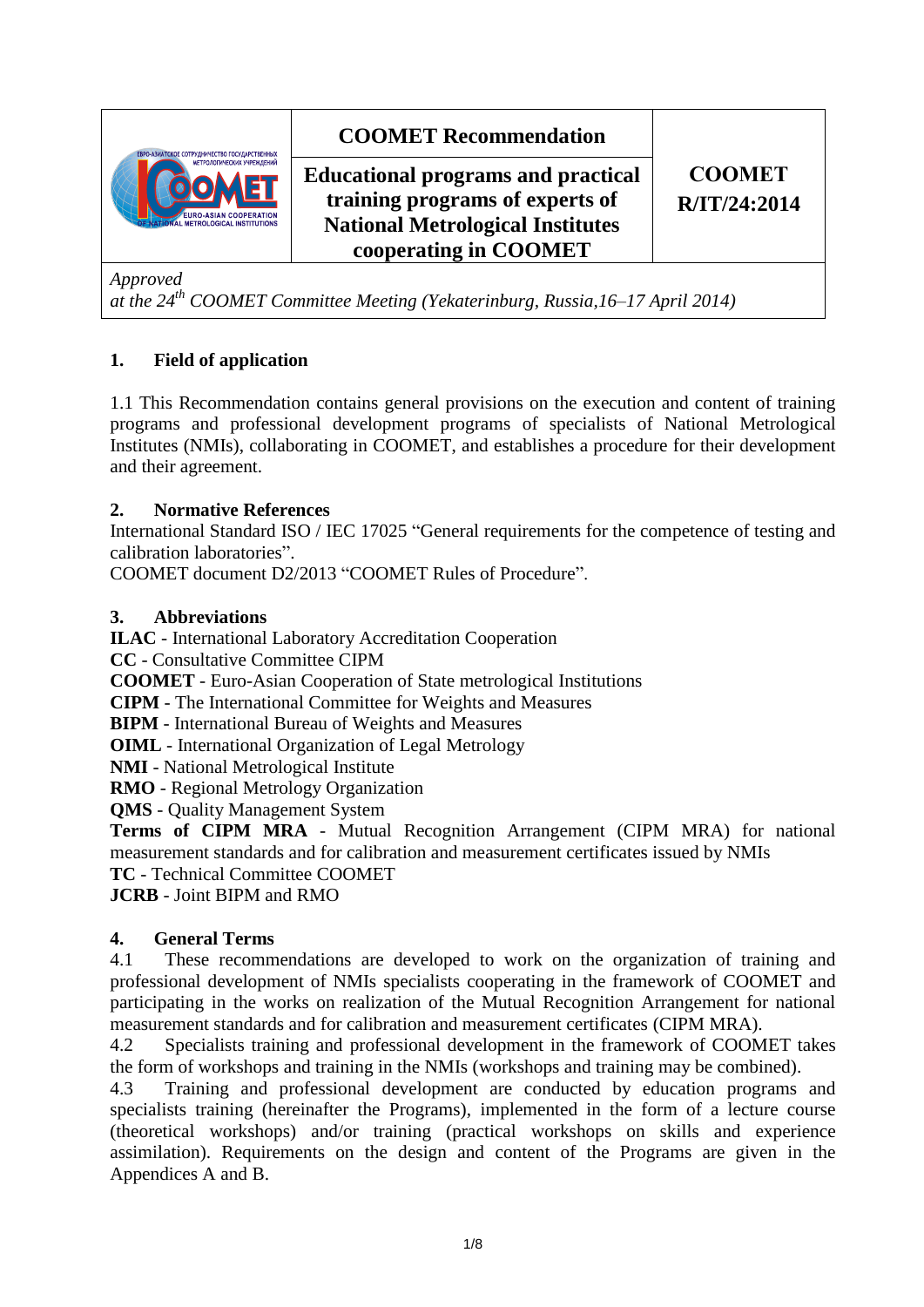4.4 Programs are developed in the thematic areas of cooperation of COOMET by Technical Committees:

- ─ acoustics, ultrasound, vibration;
- ─ electricity and magnetism;
- ─ flow measurement;
- ─ ionizing radiation and radioactivity;
- ─ length and angle;
- ─ mass and related quantities;
- ─ photometry and radiometry;
- ─ physical chemistry;
- ─ thermometry and thermal physics;
- ─ time and frequency;
- ─ reference materials;
- ─ common measurement issues (general metrology);
- ─ legal metrology;
- ─ quality management system;
- ─ information and information technologies

4.5 Upon completion of the course of lectures and/or practical training the learners' assimilation of knowledge is checked with an individualized assessment of each with the pointbased system. The knowledge testing is performed by a commission formed of teachers and organizers of the training. The testing is a test exam, a library-research paper, participation in a colloquium or a business game, etc., with the establishment of a passing grade.

4.6 The specialists who passed a course of lectures and/or practical training and successfully passed the test of knowledge will receive a certificate indicating the subject matter (program) and the time required for their training.

#### **5. Procedure for the development and coordination of the Programs**

5.1 The development of each Program is based on an included in the Work Program and the COOMET database agreed COOMET project.

5.2 The theme proposer directs to the COOMET Secretariat a form in accordance with the "Rules of Procedure", to which he applies an explanatory note describing the purpose, objectives and content of the Program which is proposed to be developed.

5.3 The proposed theme is negotiated in the TC 4 "Information and Training", which is responsible for training and professional development of specialists, and defines the responsible person of its committee in the Working Group on the development of the Program. If the negotiations in TC 4 lead to a positive result, the agreement is included in the COOMET Work Program.

5.4 The draft of the Program is presented by the theme Coordinator in TC 4 for its consideration and approval. If there are any comments the draft is returned to the Coordinator for a revision. If there are no comments on the draft the TC 4 takes the approval decision on the Program, which serves as the basis for the preparation of the Final Report on the topic.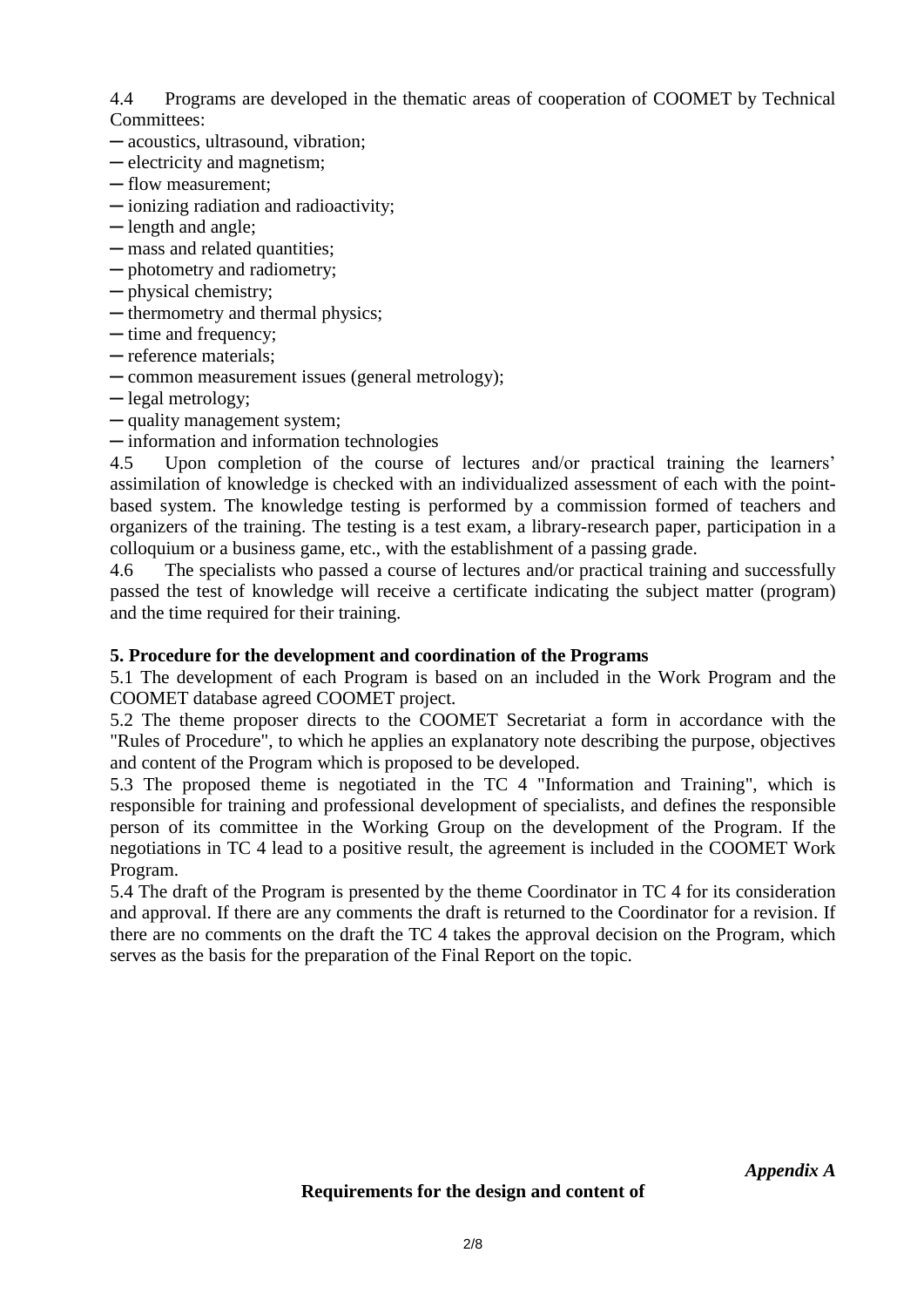## **the Programs and the practical trainings of specialists cooperating in the framework of COOMET**

The program is designed in accordance with the following requirements to its structure, content and design.

## **A.1. The structure of the Program.**

The program consists of the following sections:

- Introduction;
- The content of thematic lectures (theoretical seminars);
- The content of practical training (workshops);
- Check of the assimilation of knowledge;
- Recommended literature.

## **A.2. The content of the Program.**

A.2.1 The "Introduction" section provides an overview of the purpose and objectives of the Program, the relevance of the subject matter of the Program in solving common (special, global) metrological problems, the scope and methodology of education and/or practical training, as well as the verification of the assimilation of knowledge. This section sets out the requirements for learners: their formation, their work experience in the field of the subject matter, their practical skills, including independent work with documents and technical literature.

A.2.2 The "The content of thematic lectures (theoretical seminars)" section includes the names of specific topics, with sections logically aligned from basic concepts to the explanation of the essence of each of the considered topics' matters. For each topic must be specified the amount of curriculum hours, including the demonstration of educational material (films, slides) and reference is made to the literature for independent preparation.

A.2.3 The section "The content of the practical trainings (workshops)" includes the topic names and describes the final objectives of each workshop, their form and location, the scope of the workshop program (in hours), the workplaces and the assistive technology used during the workshops, the office equipment, training manuals and a list recommended literature. The procedure of the workshop must be exposed, as well as the learners' measures in achieving their goals and the evaluation criteria of positive results in educational material assimilation.

A.2.4 The section "Check of the assimilation of knowledge" includes a description of the form and methods of testing and assessment (test exam, prom library-research paper, participation in a colloquium or a business role-playing game, etc.) resulting from the course of studies and/or practical training in the framework of a particular Program. Assessment criteria include questions to test the knowledge and evaluative scores for each one of them. A general passing grade is established, which determines those specialists who have successfully passed the check of the assimilation of knowledge.

A.2.5 The section "Recommended literature" is a list of international documents, technical literature, special methodological manuals, articles in periodicals, etc., recommended to the specialists for their individual preparation. Each item has its own number that can be referenced in the text of the Program.

#### **A.3 Program's layout**

The full name of the Program, as well as the information on the coordinator and members of the Working Group who have developed the Program, and its approval at the TC 4 meeting (see Appendix *B*) must be on the front page.

The text is typed in the MS WORD (doc) format, font - Times New Roman, normal, basic text font size - 14, line spacing - 1.5, the text must be vertically aligned, indented line - 1.25 cm. Headings are typed in bold, horizontally aligned. Page Setup:  $210 \times 297$  (margins: top - 1.5 cm, bottom - 2.0 cm, left - 2.5 cm, right - 1,0 cm).

Examples of writing informative part of programs is attached in Appendix C.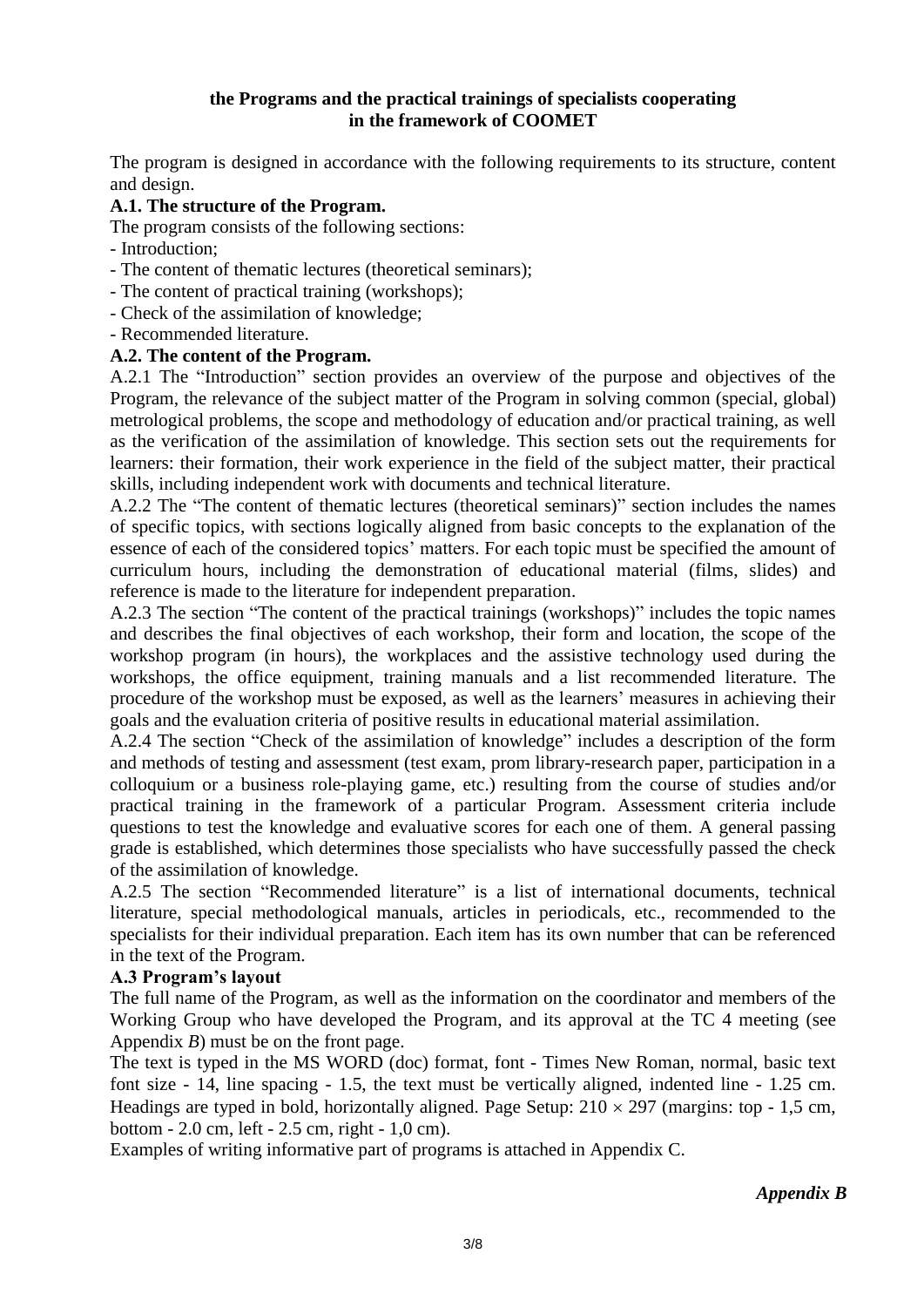Approved at the meeting of TC 4

§ Protocol  $\mathbb{N}_2$  of  $20$ 

| ЕВРО-АЗИАТСКОЕ СОТРУДНИЧЕСТВО ГОСУДАРСТВЕННЫХ<br>МЕТРОЛОГИЧЕСКИХ УЧРЕЖДЕНИЙ<br><b>EURO-ASIAN COOPERATION</b><br><b>L METROLOGICAL INSTITUTIONS</b> | <b>COOMET Recommendation</b><br><b>Educational Program (and/or practical</b><br>training Program) of experts of National<br><b>Metrological Institutes cooperating in</b><br><b>COOMET, on subject:</b><br>≫ | <b>COOMET</b><br>$R/IT/$ :20 |
|----------------------------------------------------------------------------------------------------------------------------------------------------|--------------------------------------------------------------------------------------------------------------------------------------------------------------------------------------------------------------|------------------------------|
|----------------------------------------------------------------------------------------------------------------------------------------------------|--------------------------------------------------------------------------------------------------------------------------------------------------------------------------------------------------------------|------------------------------|

Developed by members of the Working Group on the subject number\_\_\_\_\_\_\_\_\_\_\_\_\_: Working Group coordinator -\_\_\_\_\_\_\_\_\_\_\_\_\_\_\_\_\_\_\_\_\_\_\_\_\_\_\_\_\_\_\_\_\_\_\_\_\_\_\_\_\_\_\_\_ (first name, last name, name of the coordinator's NMI):

\_\_\_\_\_\_\_\_\_\_\_\_\_\_\_\_\_\_\_\_\_\_\_\_\_\_\_\_\_\_\_\_\_\_\_\_\_\_\_\_\_\_\_\_\_\_\_\_\_\_\_\_ \_\_\_\_\_\_\_\_\_\_\_\_\_\_\_\_\_\_\_\_\_\_\_\_\_\_\_\_\_\_\_\_\_\_\_\_\_\_\_\_\_\_\_\_\_\_\_\_\_\_\_\_

\_\_\_\_\_\_\_\_\_\_\_\_\_\_\_\_\_\_\_\_\_\_\_\_\_\_\_\_\_\_\_\_\_\_\_\_\_\_\_\_\_\_\_\_\_\_\_\_\_\_\_\_ -person in charge from TC 4

COOMET Secretariat 20\_\_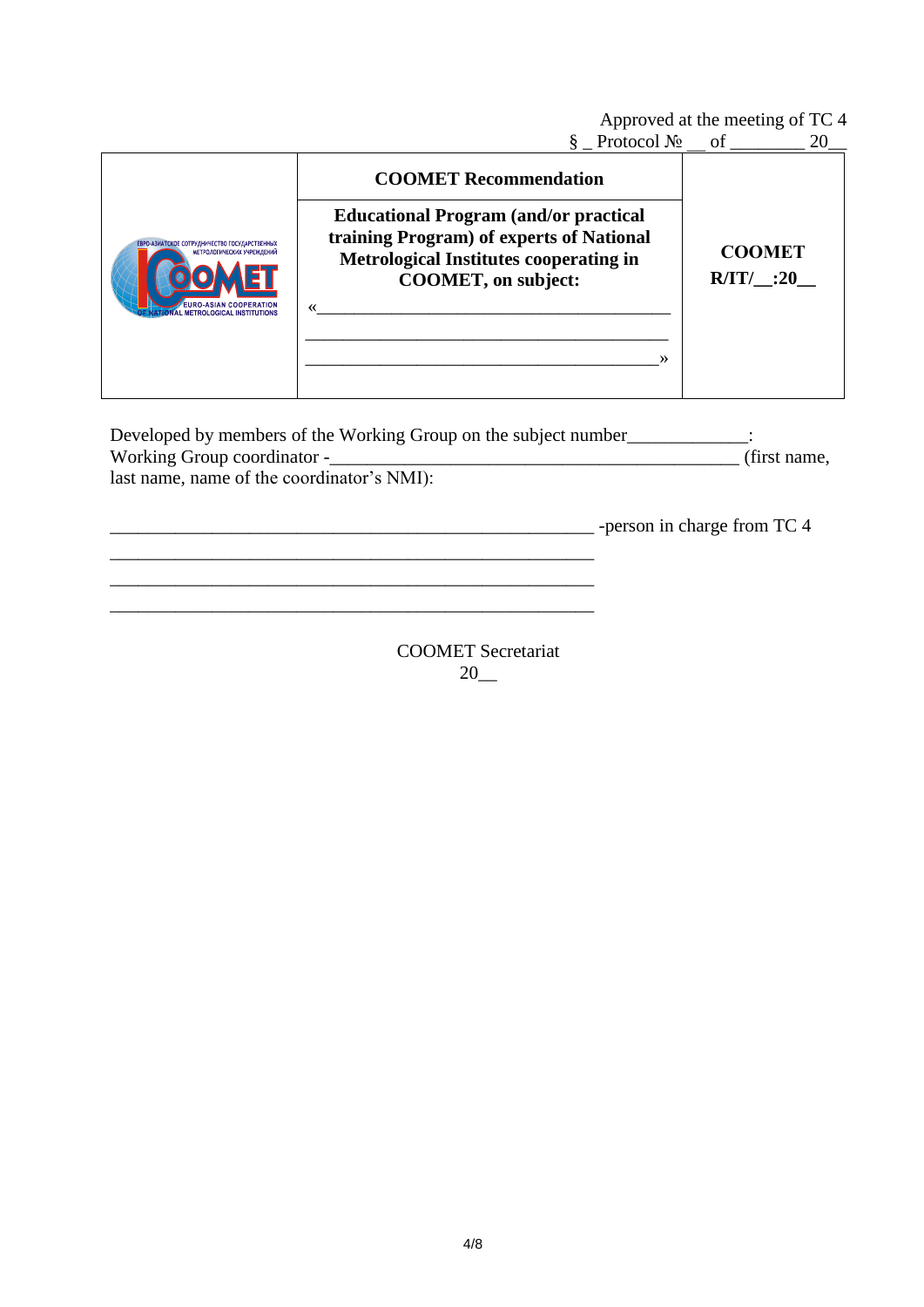# **Examples of Programs**

## **B.1 Educational and/or training Program "Main provisions of the CIPM MRA and the mechanism of its realization"**

The educational and/or training programs in this field should include the following:

B.1.1 Goals and objectives of the CIPM MRA.

B.1.2 Members to the CIPM MRA.

B.1.3 The mechanism of realization of the CIPM MRA.

B.1.4 Role of the CIPM, BIPM and JCRB in the realization of the CIPM MRA.

B.1.5 Databases published on the BIPM web site in accordance with the CIPM MRA.

B.1.6 RMOs participation in the realization of the CIPM MRA.

B.1.7 Procedures for internal and inter-regional inspections of measurement and calibration capabilities of the CIPM MRA members.

B.1.8 Functions of COOMET structural bodies in the realization of the CIPM MRA.

B.1.9 OIML and ILAC participation in the realization of principles regulated by the CIPM MRA.

B.1.10 The possibility of realization of principles regulated by the CIMP MRA by calibration and measurement laboratories that can't be party to this agreement.

## **B.2 Educational and/or training Program "Comparisons of measurement standards"**

The educational and/or training programs in this field should include the following:

B.2.1 The objectives of comparisons of measurement standards.

B.2.2 Types of comparisons of measurement standards and methods of their realization.

B.2.3 The form, role and importance of the Technical Protocol

B.2.4 Procedure for determining the degree of equivalence of the measurement standard.

B.2.5 Procedure for processing and presentation of comparison results.

B.2.6 JCRB flowchart of the process of key comparisons, bilateral comparisons and supplementary comparisons.

B.2.7 The role and function of TC, CC, CIPM and JCRB in the ongoing comparisons;

B.2.8 Methodology of regional and inter-regional examination of the NMI's CMC;

B.2.9 QMS auditors and COOMET technical experts in the field of types of measurements;

B.2.10 Monitoring of the impact of the key and supplementary comparisons results on the stated CMC.

B.2.11 Assessment of the data of key and supplementary comparisons conducted by COOMET.

B.2.12 Registration of results (reports) of key and supplementary comparisons.

B.2.13 Procedure for registration of the comparisons results in COOMET and BIPM databases.

B.2.14 Registration form of key and supplementary comparisons regulated by JCRB.

B.2.15 Rules of formation, management and updating of the COOMET Program of comparisons.

# **B.3 Educational and/or training Program "Calibration of measuring instruments"**

The educational and/or training programs in this field should include the following:

B.3.1 The set of procedures performed during calibration of measuring instruments.

B.3.2 Main requirements of the calibration methods of measuring instruments.

B.3.3 Main provisions of the Manual on the expression of uncertainty of measurement.

B.3.4 General principles of use of the terms "measurement uncertainty".

B.3.5 Traceability of the results of measurements calibration to the measurement standards, who have been recognized in accordance with the CIPM MRA.

B.3.6 Order of execution of calibration certificates issued by NMIs in the framework of CIPM MRA.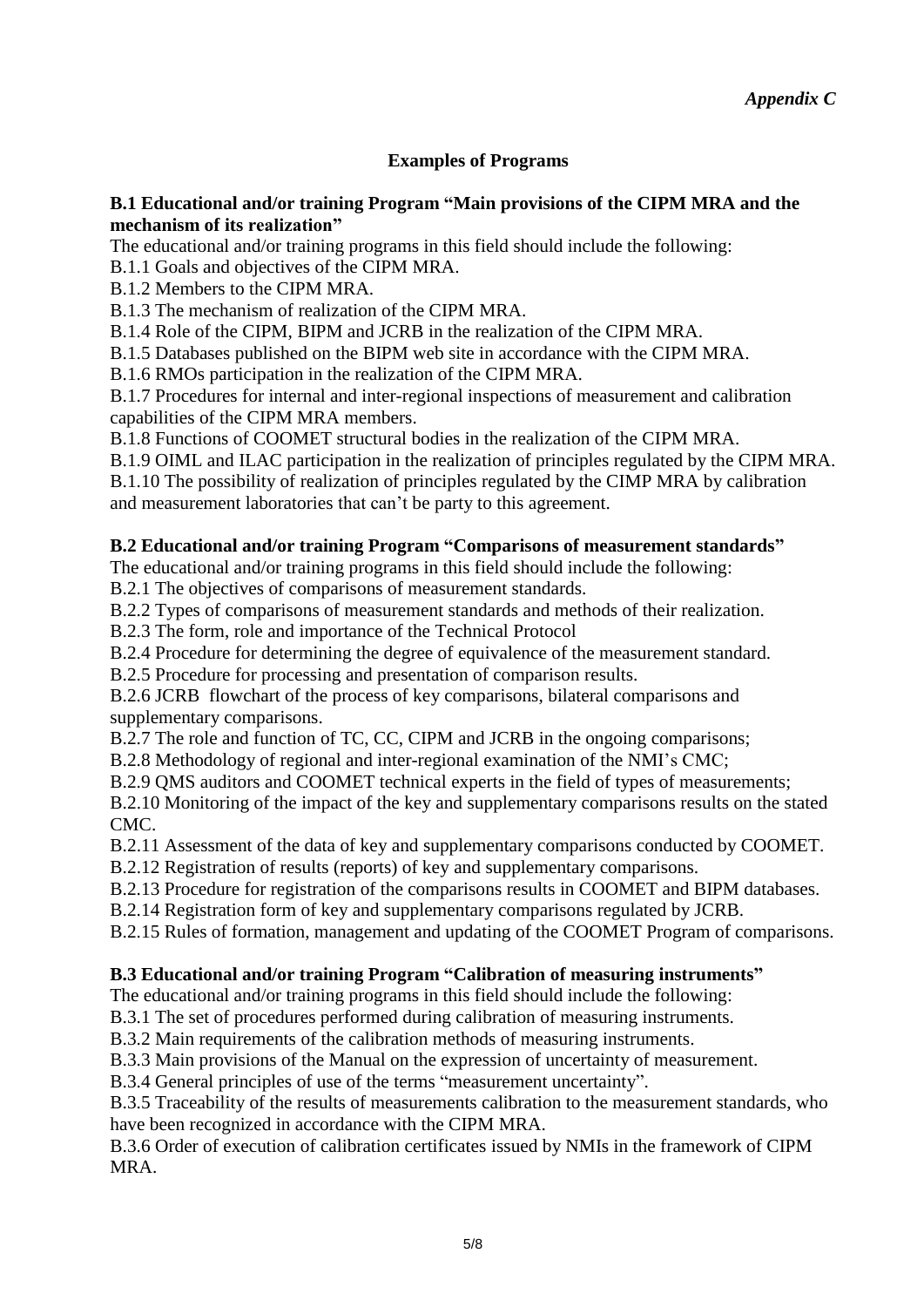B.3.7 Accreditation for calibration of measuring instruments.

B.3.8 Control forms on the activity of laboratories accredited for calibration.

## **B.4 Educational and/or training Program "Implementation, maintenance and evaluation of the NMIs QMS effectiveness"**

The educational and/or training programs in this field should include the following:

B.4.1 General requirements for quality management systems of calibration laboratories,

regulated by the international standard ISO/IEC 17025.

B.4.2 General requirements for the quality management systems of certified reference materials manufacturers, set by the ISO Guide 34.

B.4.3 Method and procedure for the NMIs quality management system evaluation, established by the CIPM and COOMET.

B.4.4 Main JCRB principles in RMOs monitoring and reporting on the NMIs QMS state.

B.4.5 Functions of the COOMET Quality Forum and its Technical Committee.

B.4.6 Requirements for written and oral presentations of the NMIs QMS.

B.4.7 Structure and content requirements for the NMIs QMS documentation, and for the records management, which regulates the operation of the QMS.

B.4.8 NMIs reporting procedure on the effectiveness of their QMS.

B.4.9 Organization and content of internal and external audits of NMIs QMS.

B.4.10 Criteria for selection of technical experts and QMS auditors, and the procedure for their training. The content of the questionnaires for the technical experts and QMS auditors.

B.4.11 COOMET requirements to the scientists-custodians of national measurement standards.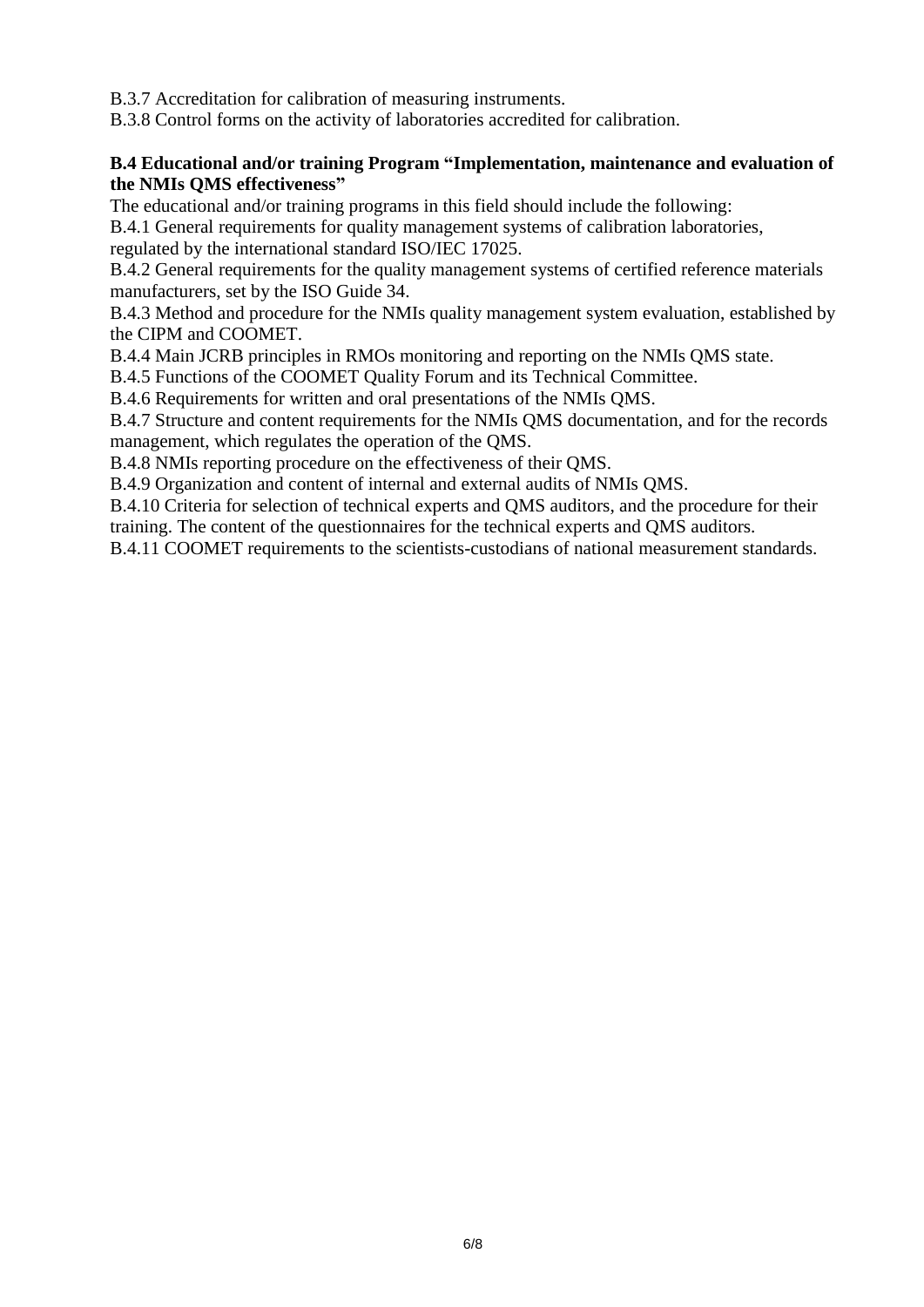## **Literature reference**

1. CIPM document – CIPM/2005-06REV "Mutual recognition of national measurement standards and of calibration and measurement certificates issued by national metrology institutes – CIPM MRA" (2005 interpretation);

2. CIPM document – CIPM MRA-G-01 "Guide to the implementation of the CIPM MRA";

3. CIPM document – CIPM MRA-D-02 "Use of the CIPM MRA logo and certificates statement";

4. CIPM document – CIPM MRA-P-01 "Procedure for approval of the entry of a new RMO to the JCRB";

5. CIPM guide – CIPM MRA-D-04 "Calibration and Measurement Capabilities in the context of the CIPM MRA";

6. Classification of services in the field of measurements, published on the website of BIPM;

7. CIPM guide – CIPM/2009-24 "Traceability in the CIPM MRA";

8. CIPM document – CIPM MRA-D-01 "Rules of procedure for the JCRB";

9. CIPM guide – CIPM MRA-G-03 "Guidelines for the review of CMCs and the monitoring and reporting of the operation of quality systems by international intergovernmental organizations who are signatories of the CIPM MRA";

10. CIPM guide – CIPM/2005-09 "Subcontracting of measurements under the CIPM MRA";

11. CIPM guide – CIPM MRA-G-05 "Comparisons in the context of the CIPM MRA";

12. JCRB guide – JCRB-9/9(1) ["Key and supplementary comparison registration form"](http://www.bipm.org/utils/common/documents/jcrb/registration_form.doc);

13. CIPM document – CIPM MRA-G-03 ["Guidelines for the review of CMCs and the](http://www.bipm.org/utils/common/CIPM_MRA/CIPM_MRA-G-03.pdf)  [monitoring and reporting of the operation of quality systems by international intergovernmental](http://www.bipm.org/utils/common/CIPM_MRA/CIPM_MRA-G-03.pdf)  [organizations who are signatories of the CIPM MRA"](http://www.bipm.org/utils/common/CIPM_MRA/CIPM_MRA-G-03.pdf);

14. CIPM document – CIPM/2007-25 ["Recommendations for on-site visits by peers and](http://www.bipm.org/utils/common/documents/jcrb/CIPM_2007_25_Onsite_visits_accepted.pdf)  [selection criteria for on-site visit peer reviewers"](http://www.bipm.org/utils/common/documents/jcrb/CIPM_2007_25_Onsite_visits_accepted.pdf);

15. CIPM document – CIPM/2005-05 ["Services available to Associates States and Economies](http://www.bipm.org/cc/CIPM/Allowed/94/SERVICESTOASSCIPM05.pdf)  [of the CGPM and their participation in the CIPM MRA"](http://www.bipm.org/cc/CIPM/Allowed/94/SERVICESTOASSCIPM05.pdf);

16. CIPM document – CIPM MRA/2005-07 ["NMIs and other Designated Institutes"](http://www.bipm.org/cc/CIPM/Allowed/94/DESIGNINSTITCIPM07.pdf);

17. Common (BIPM, OIML, ILAC) statement and declaration on the relevance of various international agreements on metrology to trade, legislation and standardization (23 January 2006);

18. Joint ILAC-CIPM communication regarding the accreditation of calibration and measurement services of national metrology institutes (7 March 2012);

19. ["Calibration and measurement capabilities"](http://www.bipm.org/utils/common/documents/jcrb/CIPM_2007_11_CMC_BMC_accepted.pdf) – A paper by the joint BIPM/ILAC working [group](http://www.bipm.org/utils/common/documents/jcrb/CIPM_2007_11_CMC_BMC_accepted.pdf) – CIPM/2007-11;

20. COOMET recommendation R/GM/7:2006 "Procedure of inner inter-regional reviewing of measurement and calibration capabilities of COOMET national metrological institutes and interregional reviewing of the institutes of other regional metrological organizations";

21. JCRB document – JCRB-11/7(а) "Monitoring the Impact of Key and Supplementary Comparison Results on CMC Claims";

22. JCRB document – JCRB-10/7\_rev "A Note on Supplementary comparisons";

23. JCRB document – JCRB-11/8(5)\_rev "Supplementary comparisons – definition";

24. JCRB document – JCRB-20/6 "Flowcharts of the processes for key comparisons, bilateral comparisons, and supplementary comparisons";

25. COOMET recommendation R/GM/12:2007 "Rules of maintaining of foregoing COOMET Program of comparisons";

26. COOMET Recommendation R/GM/11:2010 "REGULATIONS for comparison of measurement standards from the national metrological institutes of COOMET";